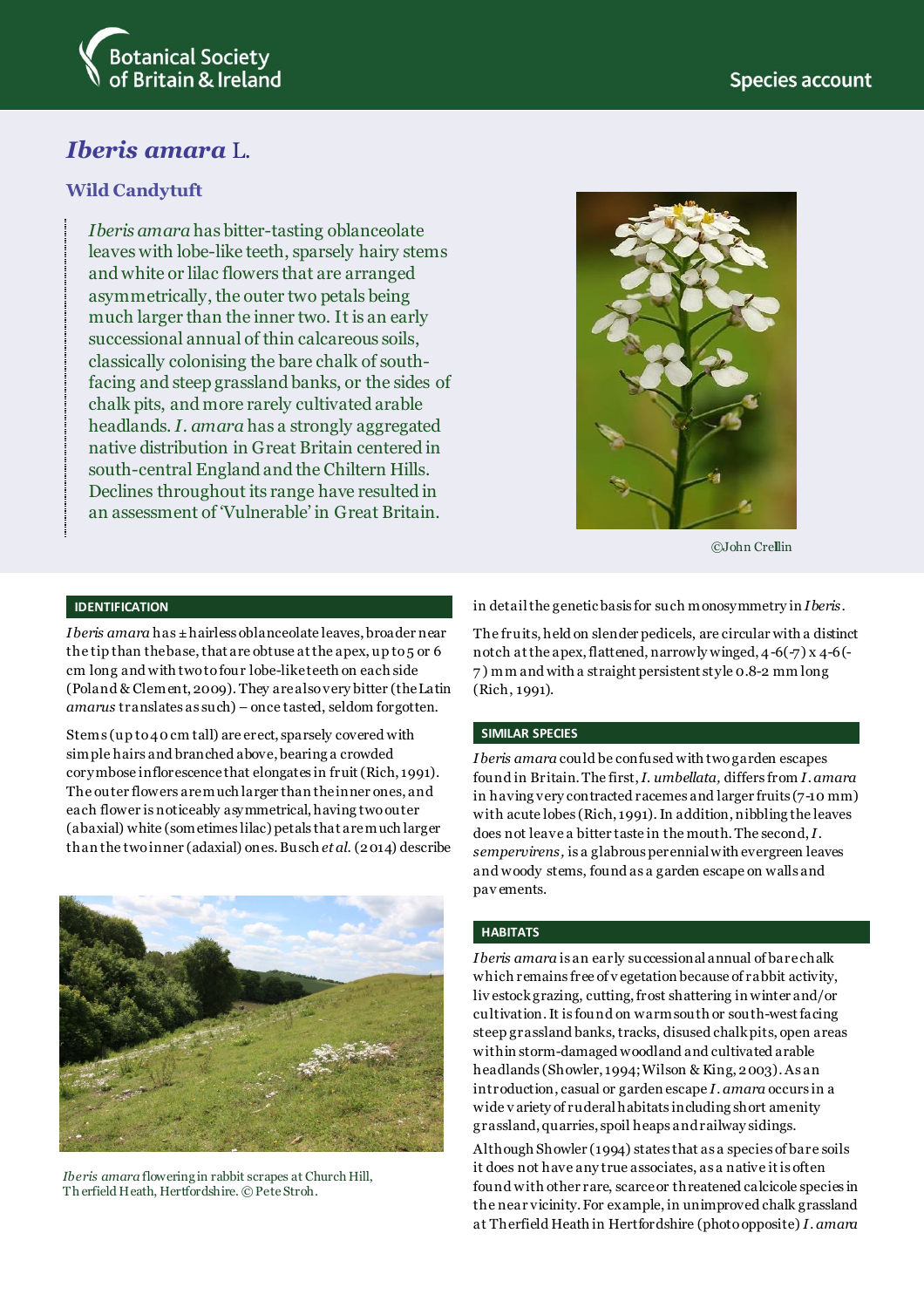## *Iberis amara* L.

occurs near to *Pulsatilla vulgaris* and *Tephroseris integrifolia* subsp. *integrifolia,* and in chalk pit habitat it may be present near to uncommon species such as *Filago pyramidata, Centaurium pulchellum, Cerastium pumilum, Gentianella anglica* and *Minuartia hybrida*. Conv ersely, when *I. amara* occurs as a casual it is often found in the presence of nonnative species (e.g. Milne, 1998; Broughton, 2012). It is also occasionally found as a component of 'wildflower' seed mixes sown on the v erges of new roads within its native range although in some cases the species in question may in fact be *I. umbellata* (James, 2009; Boon, 2011)

*Iberis amara* has been recorded as a component of sev eral NVC types, including CG2 *Festuca ovina-Avenula pratensis* grassland, CG3 *Bromopsis erecta* grassland and open areas with affinities to W21 *Crataegus monogyna-Hedera helix* scrub (Rich, 1997).

#### **BIOGEOGRAPHY**

*Iberis amara* is a Suboceanic Southern-temperate species (Preston & Hill, 1997)with a distribution extending across southern and western Europe and North Africa (Showler, 1 994).

It has a strongly aggregated native distribution in Britain (Quinn *et al*., 1994) centered on the chalk of southern central England with core areas across the Chiltern Hills west to Porton Down, Wiltshire (Pilkington, 2007). It has experienced considerable decline within this range since 1970, and may now be extinct in Kent (Geoffrey Kitchener, pers. comm.)and South Hampshire (Martin Rand, pers. comm.).

*Iberis amara* is also a well-known garden ornamental,



occurring as a casual across England, Wales and Scotland (see Preston *et al*., 2002 and the map below), although the nonnative distribution could itself be obscured by misidentification with the two similar *Iberis* species mentioned above.

#### **ECOLOGY**

In cultivation *I. amara* can be a polycarpic, short-lived perennial, but in the 'wild' it is found as an annual of disturbed or eroded and well-drained bare chalk soils. The majority of seedlings germinate throughout the autumn months, overwintering as rosettes, although germination may alsooccur in the winter and spring months depending on climatic conditions. Stems begin t0 elongate from late spring, with flowering occurring from May to November depending on the time of germination (Rich, 1997).

*Iberis amara* is largely self-incompatible and requires crosspollination (Bateman, 1954). It is pollinated by a wide range of insects and is the food plant for two beetles (*Ceutorhynchus atomus* and *C. contractus*) and the white butterflies *Pieris brassicae* and *P. rapae*. In order to deter ovipositing and feeding by *Pieris* adults and their larvae *I. amara* produces chemical barriers (cardenolides and cucurbitacin glycosides) that protectit from such specialists (Huang *et al*., 1 993; Sachdev-Gupta *et al*., 1993). The production of these toxic compounds almost certainly accounts for the plants survival through to fruiting when it occupies a niche so often created by hungry rabbits. Plants usually set fruit freely, with fruits ripening about six weeks after pollination and plants dying after flowering, although dead stems persist and may be found into the winter (Showler, 1994).

Populations fluctuate from year to y ear depending on the abundance of open ground. The elliptic or ov ate dull dark brown glabrous seeds are small (3.8-4.5 x 1.8-2.4 mm; Bojňanský & Fargašová, 2007) and many accounts in the literature (e.g. Showler, 1994; Rich, 1997; Wilson & King, 2003) assertthat they arelong-lived in the soil, capable of germinating following disturbance after remaining viable for many years when conditions were unsuitable. However, there are currently no experimental studies investigating seed bank longevity for *I. amara*.

In a study by Thompson *et al*. (1 993), small seed size and shape was correlated with long term persistence, and a strong phy logenic effect was also noticed, with families in which the seeds are usually small and compact (e.g. Cruciferae) having generally persistent seed banks. Whilst it is entirely possible that *I. amara* does accumulate a long-lived seed bank, and there are examples of the species appearing in large numbers following large-scale disturbance e.g. woodland clearance in Surrey (Ann Sankey, pers. comm.), communications with a number of BSBI v ice-county recorders suggest that populations re-establishing under disturbed conditions and persisting following a prolonged absence are rare.

Distribution of *Iberis amara* in Great Britain and Ireland.